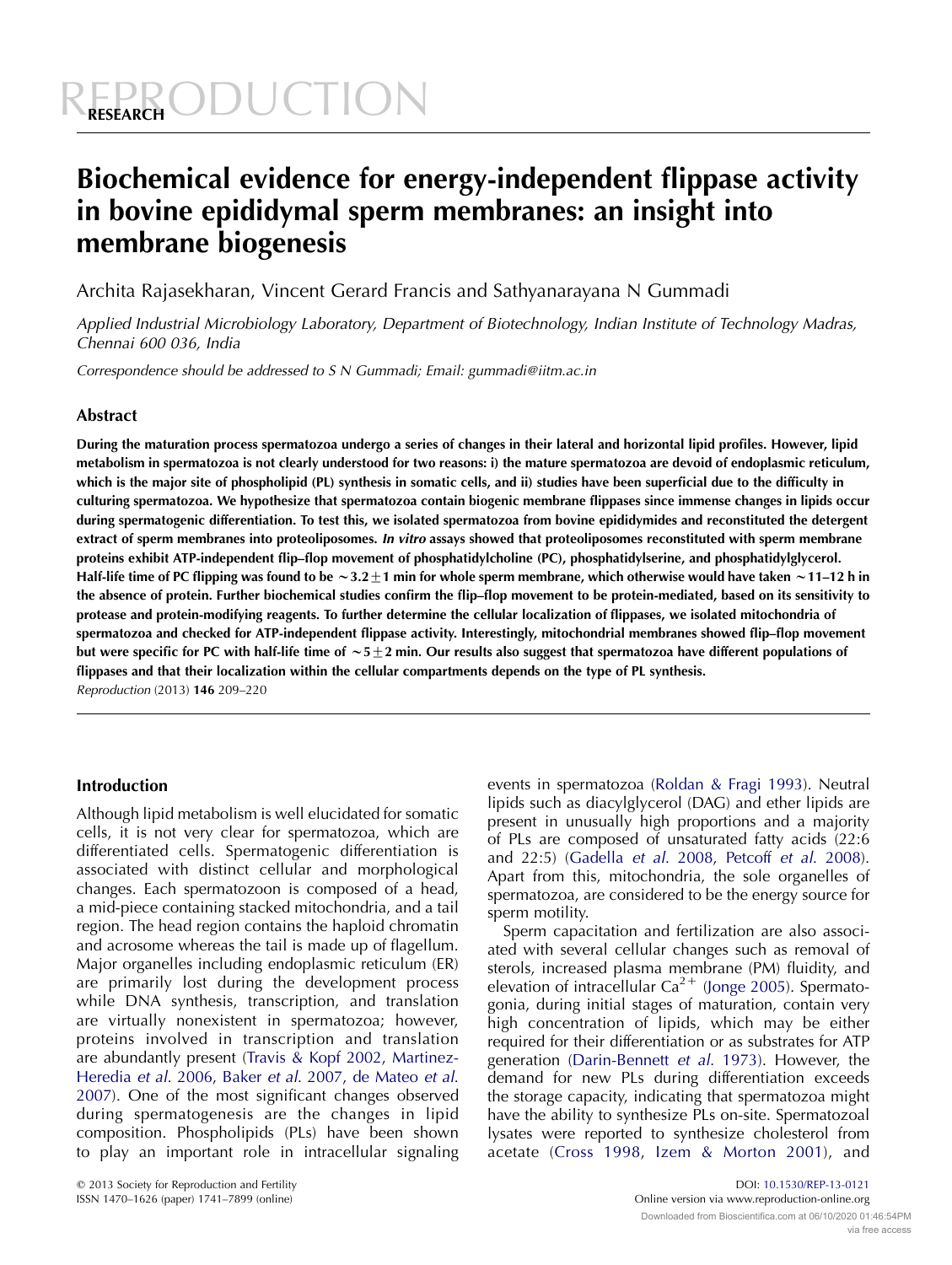ejaculated spermatozoa were shown to synthesize ether lipids that are usually abundant in sperm membranes [\(Jones 1997](#page-10-0)). Spermatozoa were able to incorporate radiolabeled precursors of palmitic acid, glycerol, choline, and arachidonic acid into DAG and phosphatidylcholine (PC), indicating that they possess active PL-synthesizing capability (Neill & Masters 1972, [Vasquez & Roldan 1997\)](#page-11-0). Despite this evidence, pathways as well as the site of PL synthesis remain unknown. The major impediment to studying PLs' metabolism is that spermatozoa do not survive for a long period under in vitro conditions. An earlier report has shown that spermatozoa are capable of mediating transbilayer movement of PLs in an ATP-dependant process using fluorescently labeled PLs and determined head group-specific flip–flop movement in live sperm cells by flow cytometry (Müller et al. 1994, [Nolan](#page-11-0) et al. [1995\)](#page-11-0). Another report showed transbilayer motion of spin-labeled PLs in sperm membrane preparation from ram caput, cauda, and ejaculated fractions (Müller et al. [1997\)](#page-11-0). In somatic cells, mitochondria are also a major site for synthesis of phosphatidylserine (PS) and phosphatidylethanolamine (PE) and no major PL-synthesizing enzymes are localized to the PM or cytosol ([Dowhan](#page-10-0) [1997,](#page-10-0) [Vance 2008\)](#page-11-0). Spermatozoa contain a large number of mitochondria wrapped around the tails in the mid-piece, which are known to be the source of energy required for sperm motility. As mitochondria are also biogenic membranes in somatic cells (Gallet et al[. 1999,](#page-10-0) Meer et al[. 2008\)](#page-10-0), we hypothesize that they might be equipped with biogenic flippases. To validate our hypothesis, we performed various biochemical assays to provide evidence for the presence of ATP-independent flippase activity in sperm membranes, which is generally localized in PL-synthesizing (biogenic) membranes.

# Materials and methods

# **Materials**

Egg PC (ePC), sodium dithionite, Janus Green B, calcein, diethyl pyrocarbonate (DEPC), bovine pancreatic trypsin, phenylglyoxal (PG), 4-(2-aminoethyl)benzenesulfonyl fluoride (AEBSF), N-ethylmaleimide (NEM), ULTROL-grade Triton X-100, the protein estimation kit (BCA kit), methyl-β-cyclodextrin, cholesterol, and protease inhibitor cocktail were obtained from Sigma. 1-Oleoyl-2-(12-(7-nitro-2-1,3-benzoxadiazol-4-yl) aminododecanoyl)-sn-glycero-3-phosphocholine (NBD-PC), 1-oleoyl-2-(12-((7-nitro-2-1,3-benzoxadiazole-4-yl)amino) lauroyl)-sn-glycero-3-phosphoserine (NBD-PS), 1-oleoyl-2- (6-((7-nitro-2-1,3-benzoxadiazol-4-yl)amino)hexanoyl)-sn-glycero-3-(phospho-rac-(1-glycerol)) ammonium salt (NBD-PG), and 1-oleoyl-2-{12-((7-nitro-2-1,3-benzoxadiazole-4-yl)amino)lauroyl}-sn-glycero-3 phosphoethanolamine (NBD-PE) were purchased from Avanti Polar Lipids (Alabaster, AL, USA), and SM-2 biobeads was purchased from Bio-Rad Laboratories. All other chemicals were procured from Himedia (Mumbai, India).

# Preparation of cauda epididymal whole sperm cell fractions

Briefly, cauda epididymides were carefully dissected from bovine testes and pricked with a needle and spermatozoa were allowed to swim into PBS buffer containing 10 mM glucose at 37 °C. The released sperm suspension was centrifuged at 100  $g$ for 2 min at  $4^{\circ}$ C. The pellet containing sedimented tissue fragments was discarded and supernatant centrifuged at 1500 g for 10 min at 4  $\degree$ C to pellet spermatozoa ([Nagdas](#page-11-0) *et al.* 2006, [Chakrabarty](#page-10-0) et al. 2007). The pellets were washed twice in buffer containing 10 mM HEPES/NaOH and 100 mM NaCl and resuspended in the same buffer. Samples were processed by the routine swim-up procedure using Ham's F-10 nutrient medium [\(Mehmood](#page-10-0) et al. 2009). Briefly, sperm pellets were incubated in the medium for 30 min at 37  $^{\circ}$ C, allowing the motile sperm to swim-up to the medium.

# Isolation of mitochondria from whole cell

Mitochondria were isolated according to previously reported methods [\(Nagdas](#page-11-0) et al. 2006). In brief, the washed pellets were suspended in buffer containing 10 mM HEPES/NaOH, 100 mM NaCl, and protease inhibitor cocktail (1:100 (v/v)). The suspension was then sonicated using a blunt probe three times at 10-s intervals with a Sartorius stedium labsonic sonicator at a medium power setting and centrifuged at 1500 **g** for 10 min at 4 °C. The pellets were washed twice in the same buffer and sonicated again ten times at 20-s intervals to detach the mitochondria. The suspension was again centrifuged at 1000  $g$  and the supernatant was mixed with one-third volume of a 20% sucrose solution and pelleted at 8800  $g$  for 15 min at 4 °C. The crude mitochondrial pellet was resuspended in buffer and homogenized in glass–Teflon homogenizer. This suspension containing crude mitochondria was further enriched by layering on a 1/1.5 M sucrose density gradient at 80 000  $g$  for 1 h in a SW28 rotor (Beckman Coulter, Brea, CA, USA) and collected at 100 000 g.

# Purity of isolated fractions

Mitochondria were stained by incubation with Janus Green B (10 mg/ml) at room temperature for 15 min. Images were procured using a bright-field microscope (Nikon Eclipse Ti) at  $40 \times$  magnification (Yang et al[. 2007\)](#page-11-0). The purity was also tested for mitochondrial marker cytochrome c by western blot analysis. The Triton X-100 extracts (TEs) of whole cell and mitochondria were solubilized in SDS sample buffer at 95 °C and analyzed on a 12% SDS–PAGE. The PVDF membrane was equilibrated in the transfer buffer and polypeptides were electrophoretically transferred from the gel. After complete transfer at 90 V for 90 min, the membrane was incubated with primary antibody (1:500 cytochrome c) at room temperature for 4 h. The blot was washed and incubated with secondary antibody (1:2500) for 1 h and washed with buffer. The film was then developed in the dark room (Ott et al[. 2002](#page-11-0)). The major contaminant in isolation of mitochondria from cells is PM and its contamination was checked using a PM ATPase assay [\(Bunney](#page-10-0) et al. 2001). The ATPase activity was measured in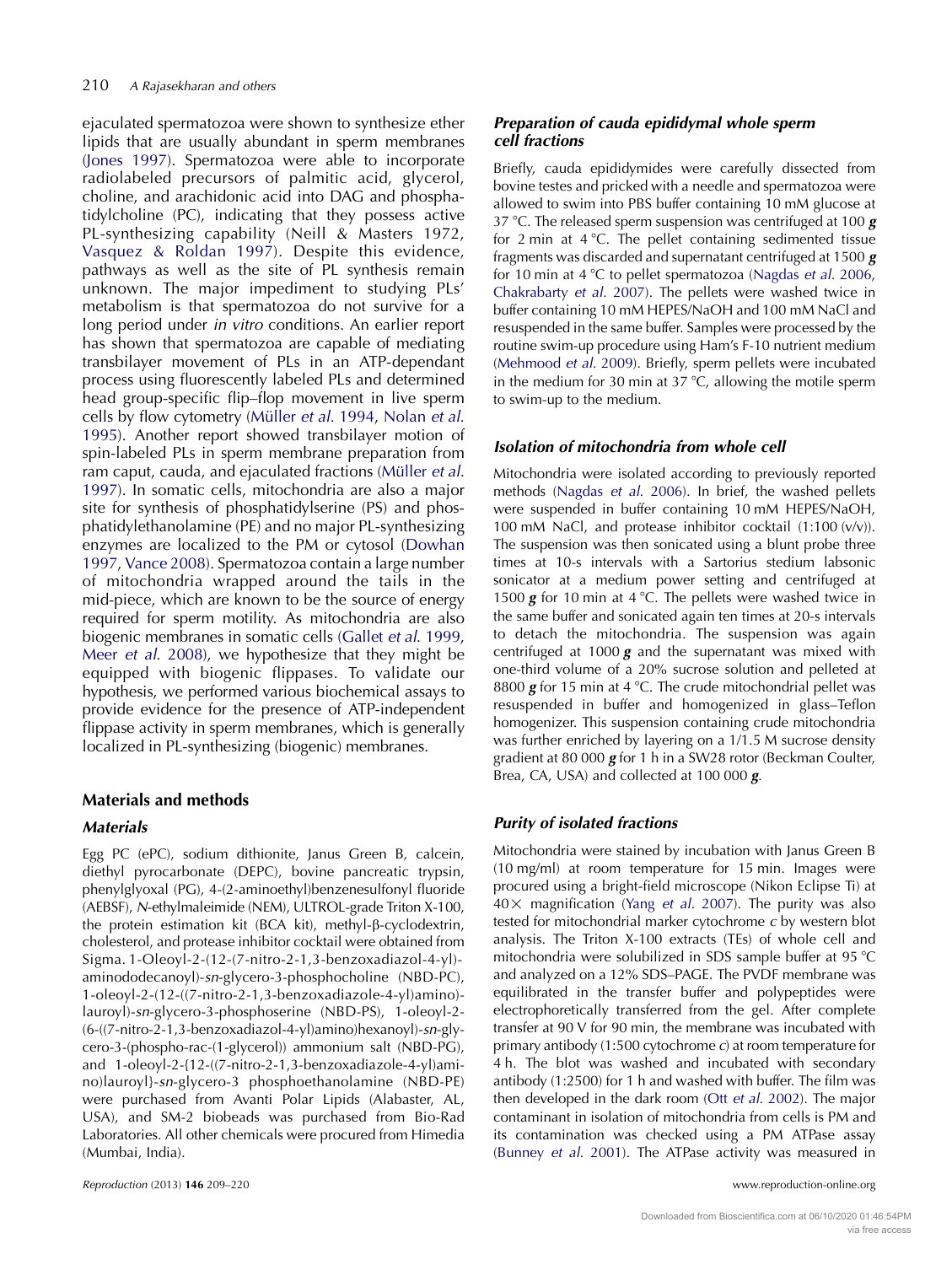50 mM MES, 10 mM  $MgSO_4 \cdot 7H_2O$ , 5 mM sodium azide, 0.2 mM ammonium molybdate, 100 mM  $KNO<sub>3</sub>$  and 3 mM ATP in the presence and absence of  $100 \mu$ M sodium orthovanadate, which is a PM ATPase inhibitor. The activity was measured by the amount of phosphate released by ATP hydrolysis.

#### Preparation of TE of whole spermatozoa and isolated mitochondria

TE was prepared by adding  $250 \mu l$  of isolated bovine spermatozoa and mitochondria to an equal volume of  $2 \times$ reconstitution buffer (10 mM HEPES/NaOH, pH 7.5, 100 mM NaCl, and 1% (w/v) Triton X-100) respectively. The sample was mixed and incubated at  $4^{\circ}C$  with end-over-end rocking for 1 h. It was then ultracentrifuged in a MLA 130 rotor at 175 000  $g$  for 30 min at 4 °C ([Rajasekharan & Gummadi 2011\)](#page-11-0). The supernatant was carefully removed and used directly for reconstitution at a protein concentration of  $\sim$  3 mg/ml.

#### Reconstitution of liposomes and proteoliposomes

Liposomes and proteoliposomes were prepared as described previously ([Chang](#page-10-0) et al. 2004, [Sahu & Gummadi 2008](#page-11-0)); 4.5 µmol ePC and 0.3 mol% of labeled lipids such as NBD-PC, NBD-PS, NBD-PG, and NBD-PE were dried under a stream of nitrogen and solubilized in reconstitution buffer. For preparation of proteoliposomes, TE ( $\sim$ 3 mg/ml) was added to solubilized lipid samples with known protein concentration. Pretreated SM2 biobeads were used to remove Triton X-100 to form liposomes or proteoliposomes. The reconstituted liposomes and proteoliposomes were collected by ultracentrifugation in a MLA 130 rotor at 230 000  $g$  for 45 min at 4 °C and washed three to four times with assay buffer (10 mM HEPES/NaOH, pH 7.5, and 100 mM NaCl) to remove background fluorescence due to nonreconstituted lipids and proteins. The vesicles were resuspended in 1 ml of the same buffer and passed 11 times through a 0.1  $\mu$ m polycarbonate membrane filter using a lipid extruder to obtain vesicles of uniform size. The protein:PL ratio (PPR) of proteoliposomes was determined as described previously [\(Bligh](#page-10-0) [& Dyer 1959,](#page-10-0) [Kaplan & Pedersen 1989\)](#page-10-0).

#### Vesicle size analysis by dynamic light scattering

The particle size (average mean diameter) of liposomes and proteoliposomes was measured by dynamic light scattering (DLS) at an angle of  $90^{\circ}$  at 25 °C for 5 min in a Microtrack particle analyzer. Diluted liposomes and proteoliposomes (2.5 ml) were analyzed before and after extruding through a 0.1 um membrane filter.

#### Sucrose flotation gradient analysis

This experiment was performed to verify the reconstitution of membrane proteins from TE as described previously [\(Rigaud](#page-11-0) et al[. 1988](#page-11-0), [Rajasekharan & Gummadi 2011](#page-11-0)). Briefly, 1 ml of the reconstituted proteoliposomes was layered on a series of sucrose (w/w) (20, 10, 5, and 2.5%) and centrifuged at 100 000 g in a swing-out rotor (SW 41Ti) for 1 h. Fractions were collected from different sucrose interfaces and dialyzed against assay buffer for 24 h with three to four buffer changes to remove sucrose from the fractions. The amount of protein and PLs in the fractions was estimated as described previously [\(Bligh & Dyer](#page-10-0) [1959,](#page-10-0) [Kaplan & Pedersen 1989](#page-10-0)).

#### Collisional quenching experiments

To confirm the steady-state distribution of the NBD-PLs across the membranes of liposomes and proteoliposomes, collisional quenching of NBD probe with potassium iodide (KI) was performed according to the method reported previously ([Vehring](#page-11-0) et al[. 2007\)](#page-11-0). NBD-PC containing liposomes and proteoliposomes was reconstituted using reconstitution buffer supplemented with 0.3 M KCl. Excitation and emission wavelengths were set at 470 and 530 nm respectively. Fluorescence intensity was measured for samples consisting 50 µl of vesicles diluted into 1.95 ml of buffer containing 10 mM HEPES/NaOH (pH 7.5) and the quencher KI (0–0.3 M). Data were analyzed according to the modified Stern–Volmer equation:

$$
F_0/\Delta F = (1/f_a - K[Q]) + (1/f_a),
$$

where  $F_0$  is the fluorescence intensity in the absence of the quencher,  $\Delta F$  is the fluorescence intensity in the presence of the quencher at concentration  $[O, f<sub>a</sub>]$  is the fraction of fluorescence that is accessible to the quencher, and  $K$  is the Stern–Volmer quenching constant [\(Lakowicz 2006\)](#page-10-0). The fraction of NBD-PC accessible to iodide quenching is calculated as the inverse of the y-intercept.

#### Flippase assay

The assay was performed using Perkin Elmer LS-55 Fluorescence Spectrophotometer as reported previously [\(Sahu](#page-11-0) [& Gummadi 2008](#page-11-0), [Rajasekharan & Gummadi 2011\)](#page-11-0). A total of 50 ml of labeled liposomes and proteoliposomes were added to 1.95 ml of assay buffer in a fluorescence cuvette. Timedependent fluorescence (excitation at 470 nm and emission at 530 nm) was monitored with constant low-speed stirring at 25 °C. After the stabilization of fluorescence intensity ( $\sim$  200 s), sodium dithionite (1 M prepared freshly in Tris base, pH 10.0) was added to a final concentration of 2 mM and the decrease in fluorescence was measured for  $\sim$  400 s. The activity of flippase in a proteoliposome preparation was taken as the difference between the percentage reduced in the sample and the percentage reduced in a liposome sample (control). Briefly,

$$
P_{\text{red}} = \left(1 - \frac{F_t}{F_0}\right) \times 100,
$$

where  $F_0$  is the initial fluorescence,  $F_t$  is the fluorescence intensity after dithionite reduction, and  $P_{\text{red}}$  is the percentage of NBD-PC reduced.

Flippase activity  $(A) = \left(P_{\text{red, proteoliposomes}} - P_{\text{red, liposomes}}\right)$ .

#### Protease/trypsin treatment

Bovine pancreatic trypsin from a stock solution (50 mg/ml) was added to TE to yield a final concentration of 10 mg/ml and incubated at  $37^{\circ}$ C for  $30 \text{ min}$  before reconstitution.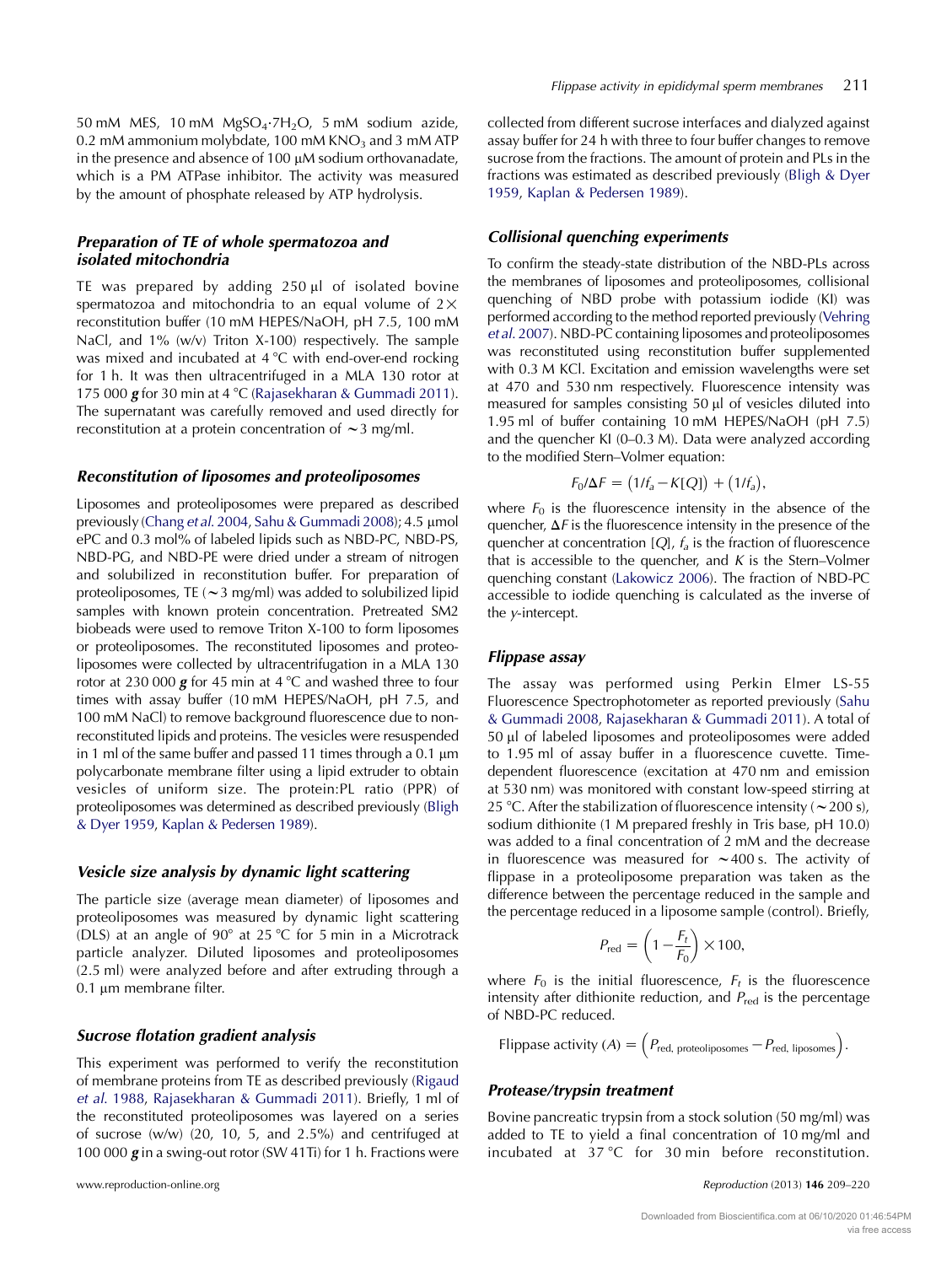Similarly, the intact vesicles were treated with trypsin as described previously ([Sahu & Gummadi 2008](#page-11-0)). Briefly, 50 µl liposomes (control) or proteoliposomes were added with desired final concentration of trypsin in assay buffer in a 200  $\mu$ l reaction mixture. The mix was incubated at 37 °C for 30 min after which it was added to 2 ml of assay buffer, and the fluorescence intensity was monitored as described previously.

## Effect of protein modification reagents on flippase activity

Freshly prepared stock solutions (typically 100 mM) of DEPC in water, NEM, PG, and AEBSF in assay buffer were added to the liposomes (control) or proteoliposomes to yield the desired final concentration of protein-modifying reagent. After determining the effective working concentrations of these reagents, proteoliposomes with a known quantity of protein were used to study the effect of these compounds on flippase activity. TE was also treated with the highest concentration of protein modifiers, 20 mM DEPC, 40 mM NEM, 5 mM AEBSF, and 5 mM PG. The proportion of functional flippases eliminated by treatment with protein-modifying reagents (% inhibition) was calculated from the percentage change in  $P_{\text{red}}$  after subtracting  $P_{\text{red}}$  for liposomes (Chang *et al.* 2004):

$$
\text{Percentage inhibition} = \left(1 - \left(A_{\text{protein-modifying reagent}}\right)\right) \times 100\%.
$$

# Methyl-*b*-cyclodextrin treatment

Many reports have shown that exposing cells to  $\beta$ -cyclodextrin results in solubilization and removal of cellular cholesterol, and it is widely used in cell culture experiments for the same purpose ([Yancey](#page-11-0) et al. 1996, [Eckford & Sharom 2008](#page-10-0)). To check whether flippase activity is restored after cholesterol removal, we treated whole sperm cell and mitochondrial proteoliposomes reconstituted with 15 mol% cholesterol using 20 mM methyl- $\beta$ -cyclodextrin. The sample was incubated at  $37^{\circ}$ C for 1 h. Proteoliposomes were collected by centrifugation and resuspended in fresh assay buffer. After twowashes, the sample was checked for flippase activity as described in the earlier section.

# Statistical analysis

Data are presented as the mean $\pm$ s.D. Data were fitted to appropriate equations with  $R^2 > 0.95$ . For half-time calculations, initial fluorescence  $(F_0)$  was taken as the average value of fluorescence intensity of the first plateau and the fluorescence after dithionite reduction  $(F_t)$  was taken as the average value of the second plateau. The percentage of NBD lipids reduced  $(P_{\text{red}})$  upon dithionite addition was calculated by normalizing the  $F_0$  to 1.0 and  $F_t$  as a fraction of  $F_0$ , the difference between the percentage reduced in the proteoliposomes sample (test) and in a liposome sample (control) was considered to be activity. We used paired Student's t-test to assess differences between the fluorescence intensity (variable) using Prism 3.0 software (GraphPad, San Diego, CA, USA) with CIs set at 95%. Probability values ( $P$ ) < 0.05 were considered to be statistically significant.

## Results

# Isolation of sperm cells from bovine samples

We isolated sperm cells from bovine cauda epididymides as described earlier. The purity of the isolated spermatozoa was confirmed by performing the 'swimup' experiment, which separates the active and motile cells. The isolated fractions were observed using a brightfield microscope and were found to be motile.

# Validation of reconstitution and vesicle integrity

Liposomes and proteoliposomes from TE extract of whole sperm cells were generated as described earlier. To confirm that the TE proteins were reconstituted into vesicles, the proteoliposomes were fractionated on a sucrose flotation gradient. The results obtained showed that  $\sim$  50–55% of the protein and PL was recovered at the 10–20% (w/v) sucrose interface [\(Fig. 1A](#page-4-0)). Analysis of the collisional quenching data using the modified Stern– Volmer plot indicated that  $\sim$  52  $\pm$  2 and  $\sim$  56  $\pm$  3% of symmetrically labeled NBD-PC liposomes and proteoliposomes were accessible to iodide ions ([Fig. 1B](#page-4-0)), implying that the labeled lipids are symmetrically distributed across the membranes reconstituted by SM2 Bio-bead-assisted Triton X-100 removal and that this is not affected by the presence of membrane proteins. DLS measurements confirmed that the effective diameters of majority of liposomes and proteoliposomes were  $100+20$  and  $110+5$  nm respectively [\(Fig. 1](#page-4-0)C and D). The vesicles were also analyzed before extrusion and the diameter was found to be  $\sim$  500 nm (data not shown). Vesicle leakage was checked using calcein. Liposomes/ proteoliposomes encapsulated with calcein did not show emission at 517 nm in the presence or absence of dithionite. Upon addition of 0.2% Triton X-100, the emission peak increased because the vesicles were rendered leaky (data not shown). This confirmed that the vesicles were intact.

#### Biogenic membrane flippase activity in proteoliposomes reconstituted with TE of intact whole sperm cells

Both liposomes and proteoliposomes generated from detergent extract of sperm cells were treated with dithionite. Liposomes showed only  $\sim$  50–55% quenching and the kinetic data fit well to single exponential decay with half-life of  $\sim 0.4 \pm 0.05$  min ([Fig. 2](#page-5-0)A). Proteoliposomes generated by reconstituting TE of whole sperm membrane proteins showed biphasic kinetics and the percentage of dithionite quenching was 60–85% ([Fig. 2B](#page-5-0), trace b, c, and d). The half-life of first phase was  $18\pm2$  s and second phase was calculated to be  $3.2 \pm 1$  min. These results suggested that the proteoliposomes generated from TE of whole sperm cells were capable of translocating PC and the activity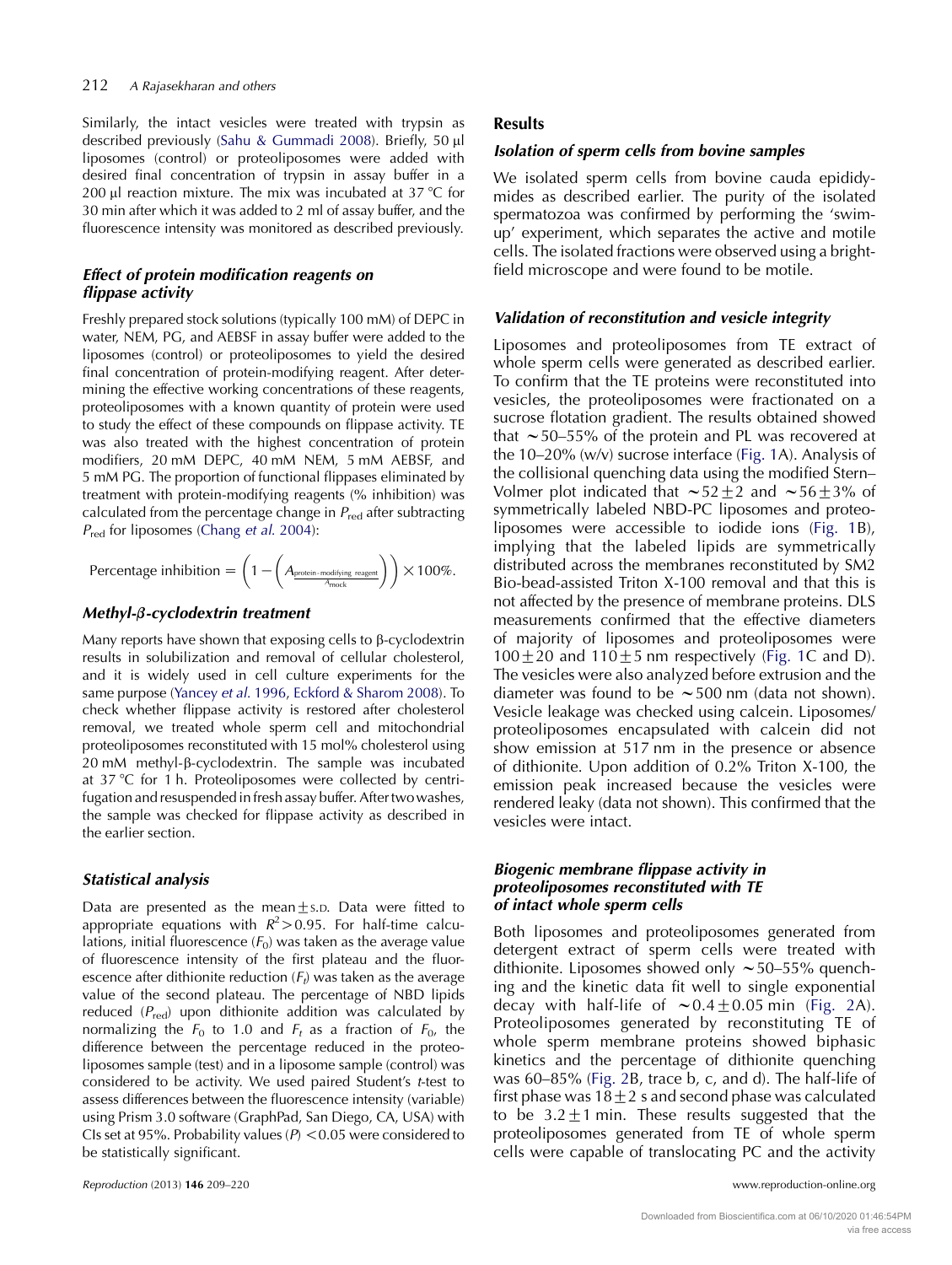<span id="page-4-0"></span>

increased with increasing protein concentration in TE ([Fig. 2](#page-5-0)B). To study the flippase activity as a function of protein concentration (TE extract), we generated proteoliposomes with varying amounts of protein and assayed for flippase activity. We found that, with the increase in TE addition during reconstitution, the amount of NBD quenching increases and eventually attains saturation at  $\sim$ 350 mg/mmol. Further increase in PPR did not show any improvement in percentage quenching ([Fig. 2C](#page-5-0)). Whole sperm cell lipids were extracted and lipids corresponding to  $100 \mu$  TE were reconstituted into liposomes and proteoliposomes. The presence of extracted lipids did not alter the quenching of PLs on the outer leaflet of liposomes and the kinetic data were fitted to a single exponential decay function [\(Fig. 2D](#page-5-0)). In order to check whether TE of the whole sperm cell can flip other PLs, we reconstituted NBD-labeled PS, PG, and PE into proteoliposomes and checked for flippase activity. We found that the flippases in whole cells were able to translocate PG and PS but not PE ([Fig. 2E](#page-5-0)).

#### Kinetics of NBD-PC flipping

The first and second half-life time for all the experiments was calculated using the double exponential decay fit. Irrespective of the protein content in reconstituted vesicles, it was found that the first half-life time remained constant at  $20 \pm 5$  s  $(0.4 \pm 0.05$  min) [\(Fig. 3](#page-6-0)A). The second half-life time of  $6\pm1$  min was constant till the PPR was 350 mg/mmol. Beyond this level, the second half-life time decreased with an increase in PPR [\(Fig. 3](#page-6-0)B).

Figure 1 Confirmation of vesicle integrity. (A) Sucrose flotation gradient analysis: the  $x$ -axis shows the interfaces between two sucrose step gradients and the y-axis shows the corresponding percentages of total lipid and protein at each interface. (B) Collisional quenching of NBD fluorescence with iodide ions was performed to determine the fraction of NBD-PC accessible on the outer leaflets of vesicles. Proteoliposomes (filled circles) and liposomes (open circles) were reconstituted from Triton X-100 solubilized mixtures containing NBD-PC. The data are presented as modified Stern–Volmer plots,  $F_0$  is the fluorescence intensity of the sample in the absence of quencher, whereas  $\Delta F$  is the fluorescence intensity at a given iodide ion concentration. The inverse of the y-intercept represents the fraction of NBD-PC that is accessible to the quencher. Data were fitted to linear regression equation. The assay was performed two independent times and the P value calculated was !0.001. (C and D) Liposomes and proteoliposomes were analyzed in a Microtrack particle analyzer. The DLS measurements showed liposomes (C) to be  $100 \pm 20$  nm and proteoliposomes (D) to be  $110 \pm 5$  nm.

#### Protease treatment and effect of protein modification on flippase activity

To confirm that the second slow phase of decrease in fluorescence intensity is purely due to protein-mediated translocation, we treated the TE with trypsin (10 mg/ml final concentration) prior to reconstitution and assayed for flippase activity. Consequently, vesicles generated from the trypsin-treated TE showed  $\sim$  55% activity similar to liposomes and the kinetics also fitted to single exponential decay fit [\(Fig. 4A](#page-6-0), trace a – liposome, b – proteoliposome, and c – trypsin). This suggests that flippase activity was completely inhibited when TE was treated with trypsin and confirmed that PC flipping is protein mediated. In this study, we checked sensitivity of NBD-PC flipping to chemical modifications with various protein-modifying reagents as mentioned in the Materials and methods section. TE prior to reconstitution was treated and incubated for 30 min at  $37^{\circ}$ C and assayed for flippase activity. TE treated with modifiers showed that PC flipping was affected only upon AEBSF treatment ([Fig. 4](#page-6-0)A, trace d – AEBSF). The other modifiers NEM (40 mM) and PG (5 mM) did not show any decrease or loss of activity beyond the concentrations (effective) used [\(Fig. 4](#page-6-0)A, traces e and f respectively). To have more insight into this, we also treated the proteoliposomes after reconstitution with varying concentrations of trypsin and AEBSF. The treated samples were then assayed for their ability to translocate NBD-PC. Trypsin treatment after reconstitution could not inhibit flippase activity, suggesting that the active sites of flippase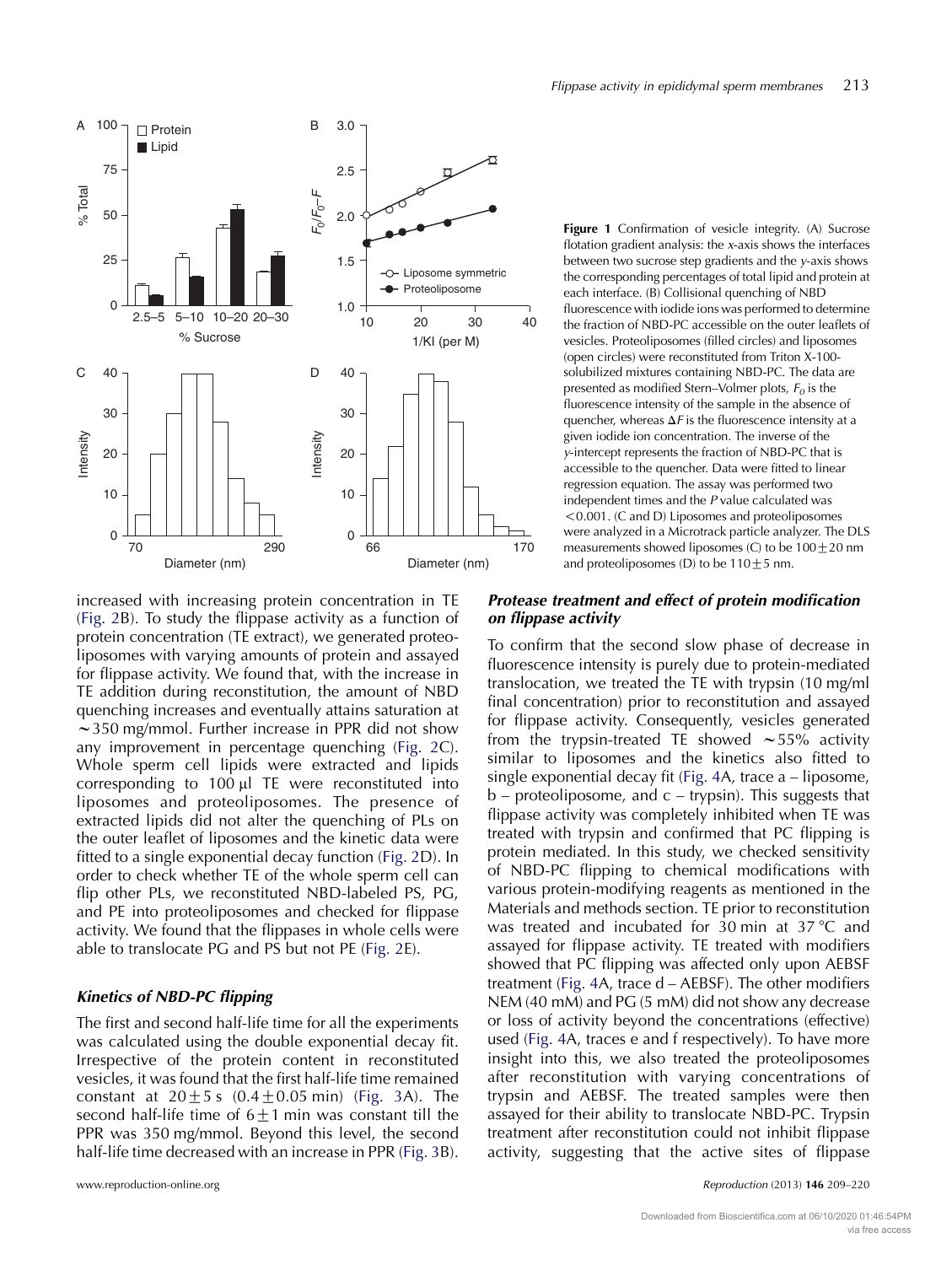<span id="page-5-0"></span>

were buried inside the membrane bilayer during reconstitution and the kinetics was fitted to a double exponential decay equation [\(Fig. 4B](#page-6-0), trace a – liposome, b – proteoliposome, c – trypsin-treated proteoliposome after reconstitution). AEBSF also did not show any inhibition after reconstitution, suggesting that the serine residues were buried inside (data not shown).

#### Isolation of mitochondria and activity

Mitochondria were isolated from whole sperm cells as described previously. Purity of the samples was confirmed by specifically staining the mitochondria both in the whole cell and in the isolated mitochondria as well as by western blot. Janus Green B, being an alkaline dye, is oxidized in the presence of cytochrome oxidase in the mitochondria forming a blue–green color. In [Fig. 5A](#page-7-0), the mid-piece of whole cell is stained blue–green and the right panel is the isolated mitochondria viewed under  $40\times$  bright-field microscope [\(Fig. 5](#page-7-0)B). Western blot analysis was performed for the

Figure 2 Biogenic membrane flippase activity in whole sperm cells. (A) Assay scheme: flippase activity is measured by quenching fluorescently labeled PLs by sodium dithionite. Reconstituted liposomes and proteoliposomes without flippase when treated with sodium dithionite, quenches  $\sim$  50–55% of the NBD-labeled PLs. In vesicles reconstituted with a functional flippase capable of bidirectional PL translocation, there is a second phase of slow quenching of NBD-labeled lipids to  $> 55-100\%$ . (B) The translocation of NBD-PC increases with an increase in the amount of protein in the proteoliposomes reconstituted with whole sperm cells (trace a – liposome,  $b - 20 \mu$ l TE, c – 40  $\mu$ l TE, and d – 200  $\mu$ l TE)  $(P<0.0001)$ . (C) The extent of dithionite reduction of NBD-PC depends on PPR. Flippase activity increases proportionately with an increase in PPR and saturates at a PPR of  $\sim$  350 mg/mmol. Above this value, the percentage of fluorescence quenching remains unchanged. The data were fitted to a mono exponential curve. (D) ePC supplemented with Bligh–Dyer lipid extract corresponding to 200 µl TE did not show any flippase activity (trace a – liposome, b – proteoliposome, and c – lipid extract). (E) Reconstitution of whole sperm TE with NBD-PS and NBD-PG showed flippase activity but NBD-PE did not show it (trace a – liposome, b – NBD–PE, c – NBD-PS, and d – NBD-PG). All the experiments were carried out three independent times.

isolated mitochondria and the supernatant containing contaminants, which is discarded during the isolation. The blot confirmed the purity of mitochondria as evident from the enhanced detection of cytochrome  $c$  in the TE [\(Fig. 5C](#page-7-0), 1). In order to check whether the mitochondrial membrane fractions isolated were contaminated with PM, their being no other organelles present in sperms, we performed P-type ATPase assay in the presence and absence of vanadate, which is specific for PM. It was confirmed that the final pellet had the least ATPase activity [\(Fig. 5](#page-7-0)D).

# Biogenic membrane flippase activity in proteoliposomes reconstituted with TE of mitochondria

Mitochondrial membrane proteins were reconstituted into liposomes containing NBD-PC and these showed flippase activity with increasing protein concentration [\(Fig. 6](#page-8-0)A, trace a – liposome,  $b - 100 \mu$  TE, and  $c - 200 \mu$ TE) but no activity was observed when reconstituted with PS or PG [\(Fig. 6](#page-8-0)B, traces b and c). The flippase activity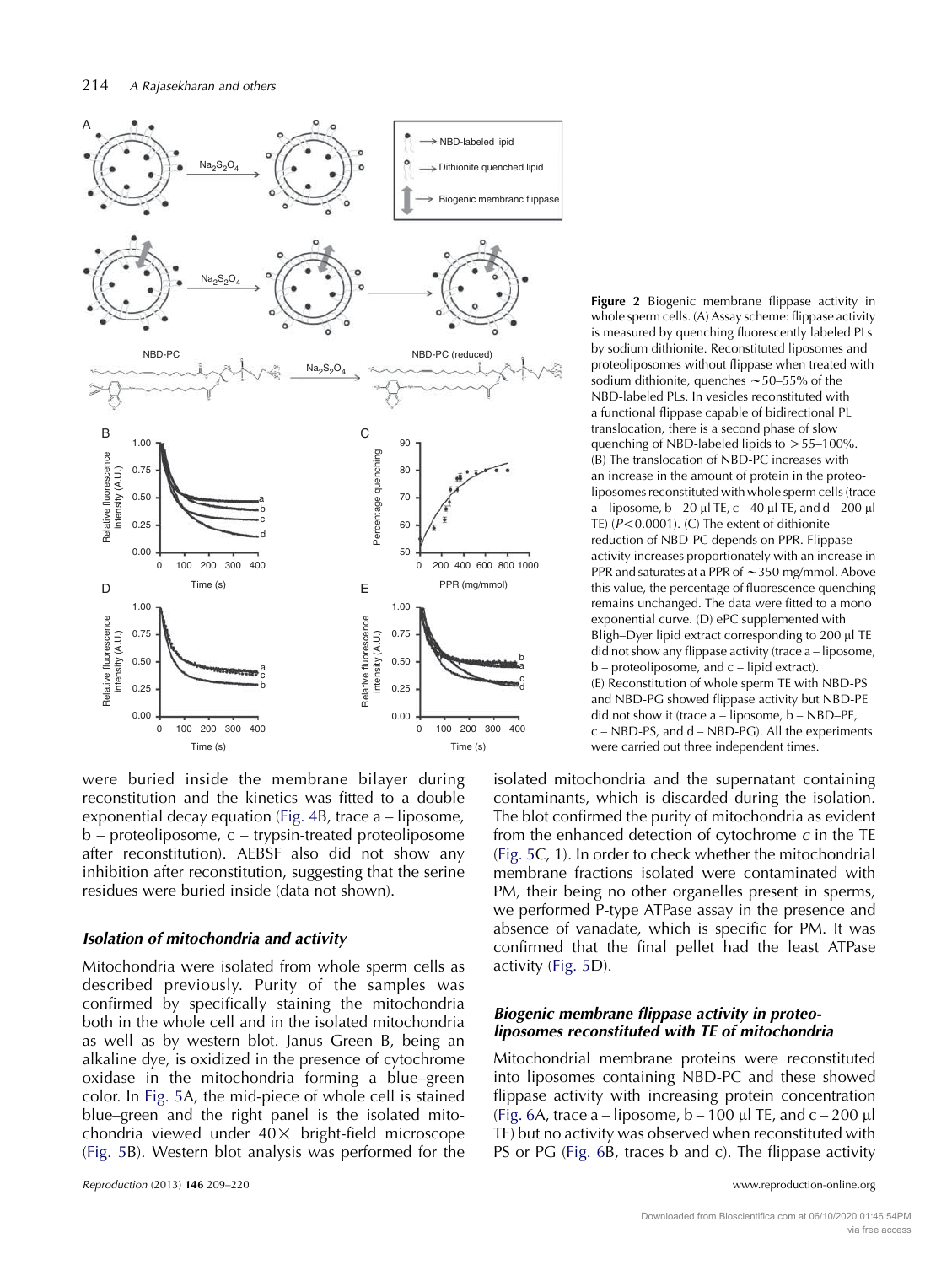<span id="page-6-0"></span>

Figure 3 Kinetics of NBD-PC translocation by whole sperm TE. The calculation of half-life time was performed in GraphPad 3 Prism software using the equation  $F(t) = F_0 - (A_1 \exp(-k_1t) + A_2 \exp(-k_2t)$ , where  $F(t)$  is the fluorescence as a function of time and  $F_0$  is the fluorescence intensity at time $=0$  s (i.e. initial fluorescence of the vesicles),  $k_1$  and  $k_2$  are the rate constants for the first (fast) and second (slow) phases respectively.  $A_1$  and  $A_2$  are the amplitudes of the fast and slow phases respectively. (A) The first phase half-life time remained constant at  $0.4\pm0.05$  min, which represents the quenching of fluorescently labeled outer leaflet lipids. (B) The second phase half-life time decreased with an increase in PPR, suggesting that the kinetics of flipping increased and stabilized at a PPR of  $\sim$  350 mg/mmol.

was confirmed to be protein-mediated by treatment of TE with trypsin and AEBSF before reconstitution. The activity dropped to  $\sim$  50% in both cases ([Fig. 6](#page-8-0)C, trace b and c). The treatment of vesicles with trypsin and AEBSF after reconstitution did not show any significant inhibition of flippase activity [\(Fig. 6](#page-8-0)D, traces c and d).

# Effect of cholesterol

Whole cell and mitochondrial TEs were reconstituted with 15 mol% cholesterol. It was observed that whole cell activity was completely inhibited and was not restored even on treatment with 25 mM cyclodextrin ([Fig. 7](#page-9-0)A, traces c and d respectively). But when reconstituted with mitochondrial TE, there was no inhibition of flippase activity [\(Fig. 7](#page-9-0)B).

#### Discussion

In eukaryotic somatic cells, ER, mitochondria, and Golgi complex are the major sites of lipid synthesis, with their active sites localized at the cytosolic leaflet [\(Voelker](#page-11-0) [1991,](#page-11-0) Meer et al[. 2008](#page-10-0)). Newly synthesized lipids must be translocated across the bilayer for membrane growth and trafficked to other locations of the cell ([Menon 1995](#page-10-0), [Gummadi & Kumar 2005](#page-10-0)). Translocation or flip–flop movement of PLs is a thermodynamically unfavorable process because of the energy needed for moving the charged head groups of PL through the hydrophobic bilayer and this process is usually driven by metabolic energy. The  $t_{1/2}$  of this translocation is in the order of hours to days ([Rothman & Kennedy 1977](#page-11-0), [Gummadi &](#page-10-0) [Kumar 2005](#page-10-0)). However, in biogenic membranes,  $t_{1/2}$  of



Figure 4 Effect of trypsin and protein-modifying reagents on flippase activity from whole sperm cell. (A) Treatment prior to reconstitution – TEs were treated with 10 mg/ml trypsin and reconstituted (trace c). Traces a and b represent liposome and untreated proteoliposomes (control) ( $P < 0.0001$ ). TE treated with protein-modifying reagents at working concentration showed inhibition only with AEBSF (trace d) while NEM (trace e) and PG (trace f) did not show any loss of activity  $(P<0.001)$ . (B) Trypsin treatment after reconstitution – proteoliposomes were incubated with trypsin, and flippase assay was carried out; traces a and b represent liposomes and untreated proteoliposomes respectively; trace c shows proteoliposomes treated with trypsin  $(P < 0.001)$ .

www.reproduction-online.org **Reproduction COM** and the 209–220 Reproduction (2013) 146 209–220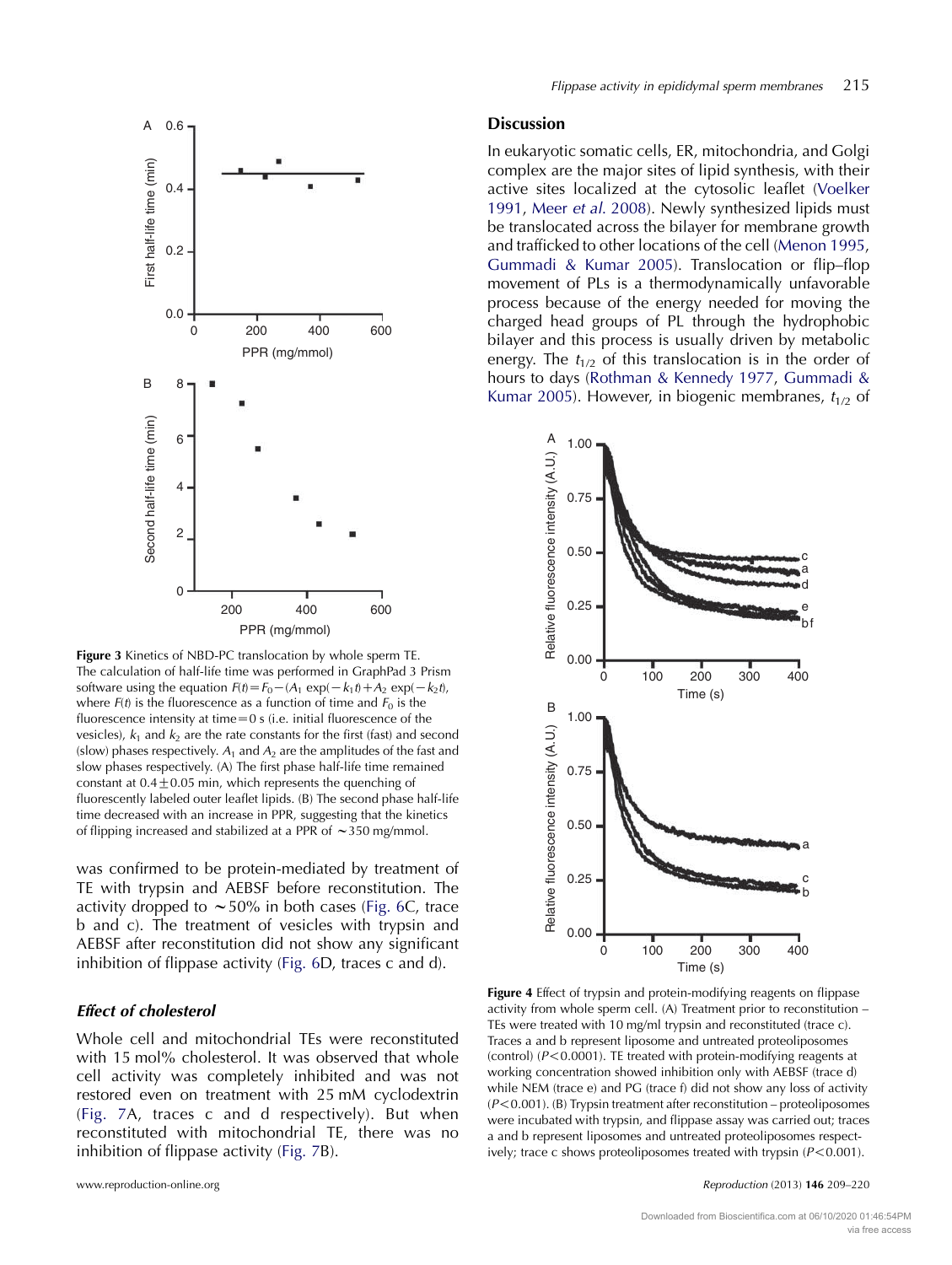<span id="page-7-0"></span>

PL translocation was calculated to be in the order of few minutes with reports indicating their presence in ER, Golgi complex and chloroplasts ([Bishop & Bell 1985,](#page-10-0) [Backer & Dawidowicz 1987](#page-10-0), Hrafnsdóttir et al. 1997, [Menon](#page-10-0) et al. 2000, [Gummadi & Menon 2002](#page-10-0), [Kubelt](#page-10-0) et al[. 2002](#page-10-0), Chang et al[. 2004,](#page-10-0) [Rajasekharan &](#page-11-0) [Gummadi 2011\)](#page-11-0). These biogenic membrane flippases are different from ATP-dependent flippases, which are involved in the maintenance of membrane asymmetry at PM (Holthuis & Levine 2005, [Pomorski & Menon 2006\)](#page-11-0).

As in the case of somatic cells, the sperm cell membrane lipid matrix is a heterogeneous mix of PLs, glycolipids, and sterols, which are distributed asymmetrically across the membrane leaflets ([Apel-Paz](#page-10-0) et al[. 2003](#page-10-0)). The PL distribution in PM of spermatozoa is asymmetric with PC present in the outer leaflet

Figure 5 Isolation of mitochondria from whole bovine sperm cells. (A) Micrograph of isolated spermatozoa (inset – bright-field image of whole cell spermatozoon viewed under  $20 \times$ ) and (B) mitochondria stained with Janus Green B, which selectively stains the mitochondria. (C) Western blot of mitochondrial TE (lane 1) and supernatant obtained after centrifugation at 8800  $g$  (lane 2) were probed with cytochrome  $c$ (13 kDa), a mitochondrial marker. (D) ATPase activity was measured as the amount of  $P_i$  released by ATP in the presence and absence of sodium orthovanadate, a PM ATPase inhibitor was measured at 820 nm. S, supernatant, P, pellet

of the membrane, diphosphatidylglycerol and PS being localized predominantly to the inner monolayer [\(Hinkovska](#page-10-0) et al. 1986), and asymmetry in PM is maintained by the presence of ATP-dependent PL translocator in sperm PM (Müller et al[. 1994](#page-11-0), [Nolan](#page-11-0) et al[. 1995\)](#page-11-0). However, there are no reports on the presence of biogenic membrane flippase activity in sperm cells. Previous reports suggested that lateral and horizontal transfer of lipids and proteins occur as well as membrane fluidity being altered during sperm passage through the epididymis. In boar spermatozoa during transit from epididymis, the membrane proportion of PE, PS, and phosphatidylinositol decreased along with an increase in the amount of PC, sphingomyelin, and polyphosphoinositides ([Nikolopoulou](#page-11-0) et al. 1985, Reid et al[. 2011\)](#page-11-0). Based on these reports, we hypothesize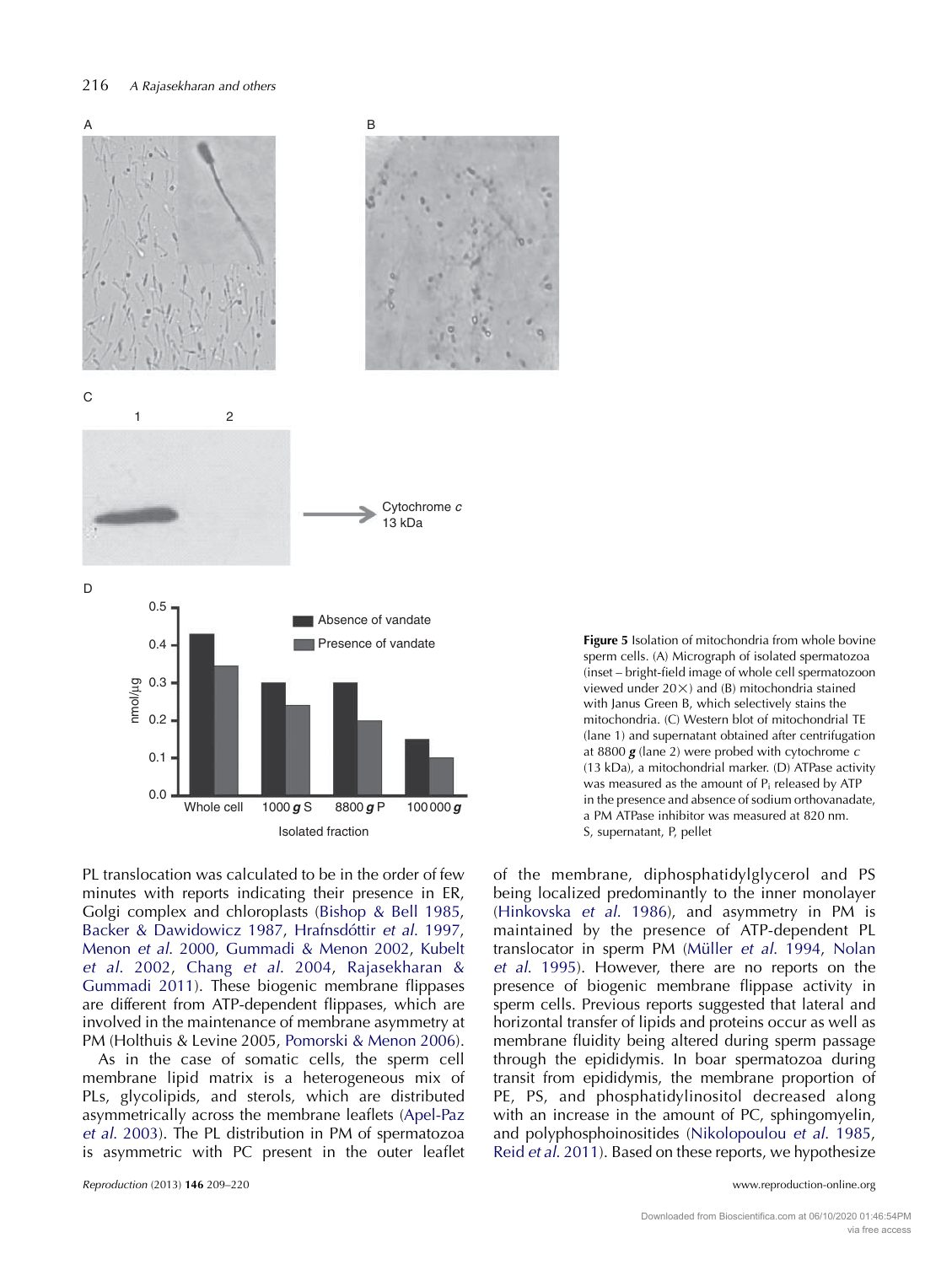

<span id="page-8-0"></span>

that spermatozoa might have their own PL-synthesizing machinery to sustain during their membrane changes.

To confirm our hypothesis, we investigated the presence of biogenic flippase activity in whole spermatozoa as well as in mitochondria. As membrane proteins require a lipid environment for their functional activity, we used reconstituted proteoliposomes to characterize biogenic membrane flippase activity. Although reconstituted vesicles do not actually reflect the native membrane environment of sperm membranes, nevertheless functional activity of transmembrane-domaincontaining proteins has been successfully demonstrated in synthetic ePC vesicles ([Vehring](#page-11-0) et al. 2007, [Sahu &](#page-11-0) [Gummadi 2008,](#page-11-0) [Menon](#page-11-0) et al. 2011). Sucrose flotation gradient analysis was performed to confirm protein incorporation into vesicles [\(Rigaud](#page-11-0) et al. 1988, [Sahu &](#page-11-0) [Gummadi 2008](#page-11-0)). Protein and PL recovery in the reconstituted vesicles was  $\sim$  40 and  $\sim$  80% respectively as reported by many groups following this protocol ([Gummadi & Menon 2002,](#page-10-0) Yang et al[. 2007](#page-11-0)). In order to negate the effect of heterogeneous size of vesicles on contribution to flippase activity, vesicle size and distribution of PLs between the two leaflets were analyzed by DLS and collisional quenching experiments. Vesicle leakage caused due to reconstitution of membrane protein, and distinct packing conformation of various head group PLs was analyzed by calcein dye leakage assay (data not shown).

Flippase activity was measured by quenching the fluorescently labeled NBD-PLs using sodium dithionite, a membrane-impermeable reagent ([Fig. 2A](#page-5-0)). Our results show that proteoliposomes generated from TE of whole

Figure 6 Biogenic membrane flippase activity (NBD-PC) in mitochondria is protein-mediated. (A) Mitochondrial TE reconstituted into proteoliposomes labeled with NBD-PC showed increasing activity with an increase in protein concentration (trace a – liposomes, trace b – 100 µl TE, and trace  $c - 200 \mu l$ ) ( $P < 0.0001$ ). (B) No biogenic membrane flippase activity was observed when reconstituted with NBD-PS (trace b) or NBD-PG (trace c)  $(P<0.01)$ . (C) Treatment with trypsin and AEBSF prior to reconstitution showed  $\sim$  50% inhibition of flippase activity (trace a – liposome, b – trypsin, c – AEBSF, and d – proteoliposomes (control)  $(P<0.001)$ . (D) Treatment after reconstitution by trypsin showed inhibition (trace c) but treatment with AEBSF (trace d) did not show any loss of activity. Traces a and b represent liposome and untreated proteoliposomes (control) respectively ( $P < 0.001$ ). The experiments were carried out two independent times with assay in triplicates.

spermatozoa were capable of translocating PC and an increase in activity was observed with increasing protein concentration in TE, suggesting that the activity is protein-mediated. The dose-response plot in [Fig. 2B](#page-5-0) can be used to calculate the amount of flippases in the TE of spermatozoa membrane proteins. At the inflection point, i.e.  $\sim$ 350 mg/mmol, each vesicle is presumed to contain at least a single functional flippase. Preparations below 350 mg/mmol contain no or one flippase/vesicle and samples with  $>350$  mg/mmol contain one or more flippases/vesicle on an average. Previous studies on biogenic membrane flippases reported low saturation values for rat liver microsomes (60 mg/mmol), yeast (10 mg/mmol), Bacillus subtilis (40 mg/mmol), and spinach ER (40 mg/mmol) ([Gummadi & Menon 2002](#page-10-0), [Kubelt](#page-10-0) et al[. 2002](#page-10-0)). The protein:PL saturation value obtained in this study was similar to that of spinach chloroplast membranes (400 mg/mmol). The high PPR saturation suggests that the amount of PC-translocating flippases is less and may depend on the physiological state of the cell. As biogenic membrane flippases are not head-groupspecific, we used other head group PLs such as PS, PG, and PE and found that whole spermatozoa membranes were able to flip PC, PS, and PG ([Fig. 2](#page-5-0)B and E).

Mitochondria isolated from spermatozoa showed flippase activity for only PC ( $\sim$  75% quenching) similar to results described in a previous report which showed rapid PC transbilayer movement in outer mitochondrial membrane isolated from rat liver (Dolis et al[. 1996](#page-10-0)). Flip–flop movement of only PC occurring in an energyindependent manner can be attributed to the fact that PC forms the major lipid constituent of the mammalian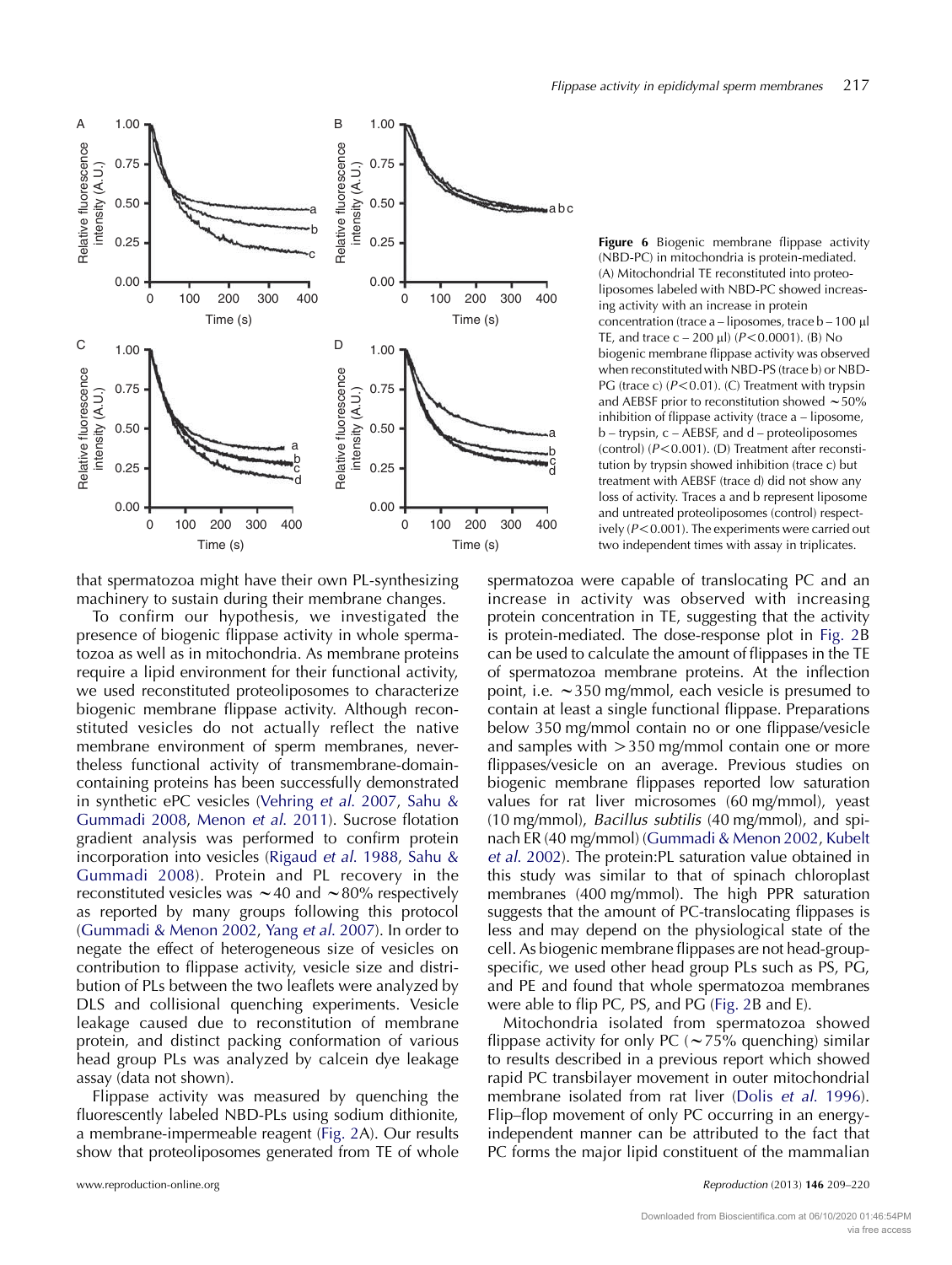<span id="page-9-0"></span>

Figure 7 Effect of cholesterol on flippase activity. (A) Inhibition of flippase activity in proteoliposomes generated from TE of bovine whole sperm cells reconstituted with 15 mol% cholesterol (trace c)  $(P<0.001)$ . Upon treatment of cholesterol-incorporated vesicles with 25 mM cyclodextrin, activity was not restored (trace d). (B) Mitochondrial TE reconstituted with 15 mol% cholesterol did not show any inhibition of flippase activity (trace a – liposome, trace b – proteoliposomes, and trace  $c - 15$  mol% cholesterol) ( $P < 0.05$ ). The experiments were carried out two independent times with assay in triplicates.

mitochondrial membrane. The transport of other head group PL in mitochondria might be an energy-dependent process, as the transbilayer movement of PE in rat liver mitoplasts was augmented twofold when the mitoplasts were energized (Gallet et al[. 1999](#page-10-0)). Also, the protein complex involved in transport of other PLs would have disassociated during detergent extraction of mitochondrial membranes. But in somatic and yeast cells, the transbilayer movement of lipids is reported to be independent of their head group and a  $t_{1/2}$  of 10–15 min was reported for spin-labeled PE, PC, and cardiolipin in purified beef heart mitochondrial inner membranes [\(Simbeni](#page-11-0) et al. 1990, Gallet et al[. 1999](#page-10-0)).

As biogenic flippases are involved in rapid PL translocation to confirm that the flippase activity is protein-mediated, we treated proteins with trypsin and other modifying reagents before and after reconstitution. Protein modification studies are performed in a variety of membrane-localized transporters to identify amino acids that are vital for functionality of a protein. It has been widely reported that cysteine is a critical amino acid present in the class of flippases [\(Gummadi & Menon](#page-10-0) [2002,](#page-10-0) Kubelt et al[. 2002,](#page-10-0) [Sahu & Gummadi 2008](#page-11-0)). We used the common modifying reagents that included DEPC (His modifier), NEM (Cys modifier), AEBSF (Ser modifier), and PG (Arg modifier). Interestingly, NBD-PC flippase activity was not altered when either the proteoliposomes or TEs were treated with NEM, DEPC, and PG. But treatment of vesicles with AEBSF showed  $\sim$  50% loss of activity in both whole cells and mitochondria before reconstitution, confirming that the activity was protein-mediated and loss of activity was observed only upon treatment with serine modifier.

Membrane cholesterol is known to influence molecular packing and is present in high proportions in the epididymis where the stability and resilience of the membrane are most critical ([Apel-Paz](#page-10-0) et al. 2003, [2005](#page-10-0)). Reports have shown that the presence of cholesterol in sperm cells prevents fusion and thereby leads to sterility. However, it is continuously removed from the membrane on arrival of spermatozoa in the female reproductive tract, in preparation for the fusion steps (Davis et al[. 1979,](#page-10-0) [Apel-Paz](#page-10-0) et al. 2003). We hypothesize that defective cholesterol removal mechanism might have led to the retention of cholesterol, which would have subsequently inhibited the flippases that modulate the sperm membranes. It has been reported that cholesterol inhibits flippase activity even at very low concentrations such as 1 mol% [\(Rajasekharan & Gummadi 2012](#page-11-0)). To check this effect, we reconstituted the whole cell and mitochondria with 15 mol% cholesterol and our results confirmed that the presence of cholesterol inhibited flippase activity only in whole cells and not in mitochondria, which is consistent with earlier reports that have shown that spermatozoa continuously modulate membrane cholesterol content during their transport and maturation [\(Cross](#page-10-0) [1998,](#page-10-0) Apel-Paz et al. 2003).

In summary, we provide the first biochemical evidence, to our knowledge, for the existence of energy-independent biogenic membrane flippase activity in spermatozoa. Our results support the hypothesis that spermatozoa have the ability to synthesize PLs to sustain membrane modulations during their development and differentiation. The presence of a distinct flippase population in mitochondria specific for PC suggests that mitochondria alone may not contribute to the total lipid pool. Further molecular identification of flippases and lipid traffic is necessary to have more insight in understanding the mechanism of PL's flip–flop movement in an energy-independent manner.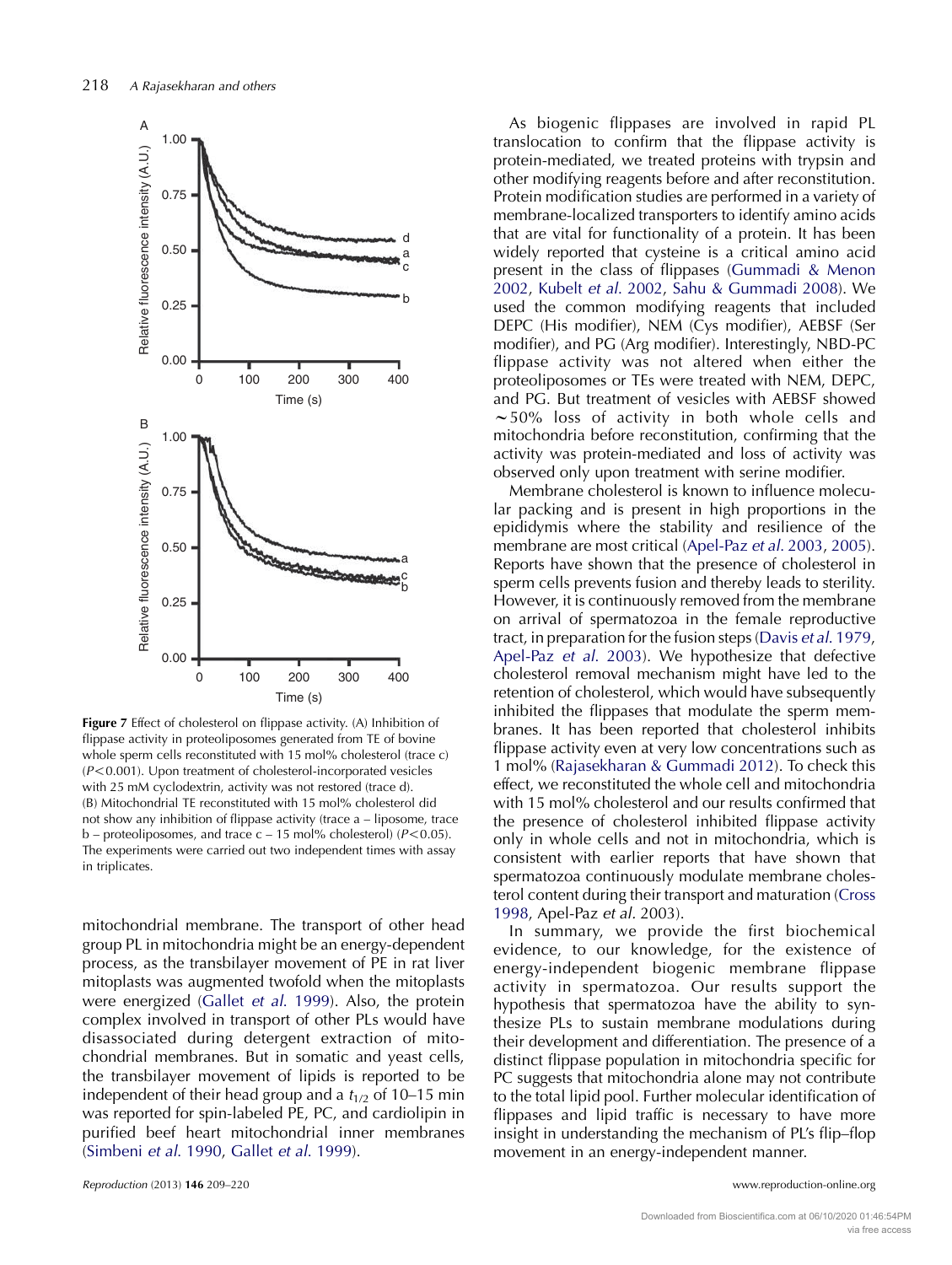# <span id="page-10-0"></span>Declaration of interest

The authors declare that there is no conflict of interest that could be perceived as prejudicing the impartiality of the research reported.

# Funding

This work was supported by a research grant from Department of Biotechnology, Government of India. V G Francis and A Rajasekharan were supported by Fellowship from the Council of Scientific and Industrial Research (CSIR) and Department of Biotechnology (DBT), Government of India, respectively.

#### Acknowledgements

The authors thank Prof. R S Verma for permitting them to use the bright-field microscope, Pavithra Shyamsunder for assistance in taking images (Biotechnology Dept, IIT Madras), and Debanjan Tewari for help with the western blot analysis (Biotechnology Dept, IIT Madras).

#### References

- Apel-Paz M, Vanderlick TK, Chandra N & Doncel GF 2003 A hierarchy of lipid constructs for the sperm plasma membrane. Biochemical and Biophysical Research Communications 309 724–732. [\(doi:10.1016/](http://dx.doi.org/10.1016/j.bbrc.2003.08.065) [j.bbrc.2003.08.065\)](http://dx.doi.org/10.1016/j.bbrc.2003.08.065)
- Apel-Paz M, Doncel GF & Vanderlick TK 2005 Impact of membrane cholesterol content on the resistance of vesicles to surfactant attack. Langmuir: The ACS Journal of Surfaces and Colloids 21 9843–9849. ([doi:10.1021/la050568r](http://dx.doi.org/10.1021/la050568r))
- Backer JM & Dawidowicz EA 1987 Reconstitution of a phospholipid flippase from rat liver microsomes. Nature 327 341–343. ([doi:10.1038/327341a0\)](http://dx.doi.org/10.1038/327341a0)
- Baker MA, Reeves G, Hetherington L, Muller J, Baur I & Aitken RJ 2007 Identification of gene products present in Triton X-100 soluble and insoluble fractions of human spermatozoa lysates using LC–MS/MS analysis. Proteomics. Clinical Applications 1 524–532. [\(doi:10.1002/](http://dx.doi.org/10.1002/prca.200601013) [prca.200601013](http://dx.doi.org/10.1002/prca.200601013))
- Bishop WR & Bell RM 1985 Assembly of the endoplasmic reticulum phospholipid bilayer: the phosphatidylcholine transporter. Cell 42 51–60. ([doi:10.1016/S0092-8674\(85\)80100-8\)](http://dx.doi.org/10.1016/S0092-8674(85)80100-8)
- Bligh EG & Dyer WJ 1959 A rapid method of total lipid extraction and purification. Canadian Journal of Biochemistry and Physiology 37 911–917. ([doi:10.1139/o59-099](http://dx.doi.org/10.1139/o59-099))
- Bunney TD, Walraven HSV & de Boer AH 2001 14-3-3 protein is a regulator of the mitochondrial and chloroplast ATP synthase. PNAS 98 4249–4254. [\(doi:10.1073/pnas.061437498\)](http://dx.doi.org/10.1073/pnas.061437498)
- Chakrabarty J, Banerjee D, Pal D, De J, Ghosh A & Majumder GC 2007 Shedding off specific lipid constituents from sperm cell membrane during cryopreservation. Cryobiology 54 27–35. [\(doi:10.1016/j.cryobiol.2006.](http://dx.doi.org/10.1016/j.cryobiol.2006.10.191) [10.191\)](http://dx.doi.org/10.1016/j.cryobiol.2006.10.191)
- Chang Q, Gummadi SN & Menon AK 2004 Chemical modification identifies two populations of glycerophospholipid flippase in rat liver ER. Biochemistry 43 10710–10718. ([doi:10.1021/bi049063a](http://dx.doi.org/10.1021/bi049063a))
- Cross NL 1998 Role of cholesterol in sperm capacitation. Biology of Reproduction 59 7–11. ([doi:10.1095/biolreprod59.1.7](http://dx.doi.org/10.1095/biolreprod59.1.7))
- Darin-Bennett A, Poulos A & White IG 1973 A re-examination of the role of phospholipids as energy substrates during incubation of ram spermatozoa. Journal of Reproduction and Fertility 34 543–546. ([doi:10.1530/jrf.0.0340543](http://dx.doi.org/10.1530/jrf.0.0340543))
- Davis BR, Byrne R & Hungund B 1979 Studies on the mechanism of capacitation. II. Evidence for lipid transfer between plasma membrane of rat sperm and serum albumin during capacitation in vitro. Biochimica et Biophysica Acta 558 257–266. [\(doi:10.1016/0005-2736\(79\)90260-8\)](http://dx.doi.org/10.1016/0005-2736(79)90260-8)
- Dolis D, de Kroon AIPM & de Kruijff B 1996 Transmembrane movement of phosphatidylcholine in mitochondrial outer membrane vesicles. Journal of Biological Chemistry 271 11879–11883. [\(doi:10.1074/jbc.271.20.11879\)](http://dx.doi.org/10.1074/jbc.271.20.11879)
- Dowhan W 1997 Molecular basis for membrane phospholipid diversity: why are there so many phospholipids. Annual Reviews in Biochemistry 66 199–232. [\(doi:10.1146/annurev.biochem.66.1.199\)](http://dx.doi.org/10.1146/annurev.biochem.66.1.199)
- Eckford PDW & Sharom FJ 2008 Interaction of the P-glycoprotein multidrug efflux pump with cholesterol: effects on ATPase activity, drug binding and transport. Biochemistry 47 13686–13698. [\(doi:10.1021/bi801409r](http://dx.doi.org/10.1021/bi801409r))
- Gadella BM, Tsai P, Boerke A & Brewis IA 2008 Sperm head membrane reorganisation during capacitation. International Journal of Developmental Biology 52 473–480. [\(doi:10.1387/ijdb.082583bg](http://dx.doi.org/10.1387/ijdb.082583bg))
- Gallet FP, Zachowski A, Julien R, Fellmann P, Devaux PF & Maftah A 1999 Transbilayer movement and distribution of spin-labelled phospholipids in the inner mitochondrial membrane. Biochimica et Biophysica Acta 1418 61–70. [\(doi:10.1016/S0005-2736\(99\)00022-X](http://dx.doi.org/10.1016/S0005-2736(99)00022-X))
- Gummadi SN & Kumar KS 2005 The mystery of phospholipid flip–flop in biogenic membranes. Cellular & Molecular Biology Letters 10 101–121.
- Gummadi SN & Menon AK 2002 Transbilayer movement of dipalmitoylphosphatidylcholine in proteoliposomes reconstituted from detergent extracts of endoplasmic reticulum: kinetics of transbilayer transport mediated by a single flippase and identification of protein fractions enriched in flippase activity. Journal of Biological Chemistry 277 25337–25343. [\(doi:10.1074/jbc.M203809200\)](http://dx.doi.org/10.1074/jbc.M203809200)
- Hinkovska VT, Dimitrov GP & Koumanov KS 1986 Phospholipid composition and phospholipid asymmetry of ram spermatozoa plasma membranes. International Journal of Biochemistry 12 1115–1121. ([doi:10.1016/0020-711X\(86\)90085-6](http://dx.doi.org/10.1016/0020-711X(86)90085-6))
- Holthius JCM & Levine TP 2005 Lipid traffic: floppy drives and a superhighway. Nature Reviews Molecular Cell Biology 6 209–220. ([doi:10.1038/nrm1591\)](http://dx.doi.org/10.1038/nrm1591)
- Hrafnsdóttir S, Nicholas JW & Menon AK 1997 Transbilayer movement of fluorescent phospholipids in Bacillus megaterium membrane vesicles. Biochemistry 36 4969–4978. ([doi:10.1021/bi962513h](http://dx.doi.org/10.1021/bi962513h))
- Izem L & Morton RE 2001 Cholesteryl ester transfer protein biosynthesis and cellular cholesterol homeostasis are tightly interconnected. Journal of Biological Chemistry 276 26534–26541. [\(doi:10.1074/jbc.](http://dx.doi.org/10.1074/jbc.M103624200) [M103624200\)](http://dx.doi.org/10.1074/jbc.M103624200)
- Jones RE 1997 Synthesis of ether lipids and phosphatidylethanolamine by ejaculated human spermatozoa. Archives of Andrology 38 181–189. ([doi:10.3109/01485019708994876\)](http://dx.doi.org/10.3109/01485019708994876)
- Jonge CD 2005 Biological basis for human capacitation. Human Reproduction Update 11 205–214. ([doi:10.1093/humupd/dmi010](http://dx.doi.org/10.1093/humupd/dmi010))
- Kaplan RS & Pedersen PL 1989 Sensitive protein assay in the presence of high levels of lipid. Methods in Enzymology 172 393-399. [\(doi:10.](http://dx.doi.org/10.1016/S0076-6879(89)72025-5) [1016/S0076-6879\(89\)72025-5](http://dx.doi.org/10.1016/S0076-6879(89)72025-5))
- Kubelt J, Menon AK, Müller P & Herrmann A 2002 Transbilayer movement of fluorescent phospholipid analogues in the cytoplasmic membrane of Escherichia coli. Biochemistry 41 5605–5612. [\(doi:10.1021/bi0118714\)](http://dx.doi.org/10.1021/bi0118714)
- Lakowicz JR 2006 Principles of fluorescence spectroscopy. Boston, MA, USA: Springer, Science and Business Media.
- Martinez-Heredia J, Estanyol JM, Ballesca JL & Oliva R 2006 Proteomic identification of human sperm proteins. Proteomics 6 4356–4369. ([doi:10.1002/pmic.200600094\)](http://dx.doi.org/10.1002/pmic.200600094)
- de Mateo S, Martinez-Heredia J, Estanyol JM, Dominguez-Fandos D, Vidal-Taboada JM, Ballesca JL & Oliva R 2007 Marked correlations in protein expression identified by proteomic analysis of human spermatozoa. Proteomics 7 4264–4277. ([doi:10.1002/pmic.200700521\)](http://dx.doi.org/10.1002/pmic.200700521)
- Meer GV, Voelkar DR & Feigenson GW 2008 Membrane lipids: where they are and how they behave. Nature Reviews. Molecular Cell Biology 9 112–124. [\(doi:10.1038/nrm2330\)](http://dx.doi.org/10.1038/nrm2330)
- Mehmood A, Anwar M & Saqlan Naqvi SM 2009 Motility, acrosome integrity, membrane integrity and oocyte cleavage rate of sperm separated by swim-up or percoll gradient method from frozen–thawed buffalo semen. Animal Reproduction Science 111 141–148. ([doi:10.1016/](http://dx.doi.org/10.1016/j.anireprosci.2008.02.011) [j.anireprosci.2008.02.011](http://dx.doi.org/10.1016/j.anireprosci.2008.02.011))
- Menon AK 1995 Flippases. Trends in Cell Biology 5 355–360. ([doi:10.1016/](http://dx.doi.org/10.1016/S0962-8924(00)89069-8) [S0962-8924\(00\)89069-8\)](http://dx.doi.org/10.1016/S0962-8924(00)89069-8)
- Menon AK, Watkins WE & Hrafnsdóttir S 2000 Specific proteins are required to translocate phosphatidylcholine bidirectionally across the endoplasmic reticulum. Current Biology 10 241–252. ([doi:10.1016/](http://dx.doi.org/10.1016/S0960-9822(00)00356-0) [S0960-9822\(00\)00356-0\)](http://dx.doi.org/10.1016/S0960-9822(00)00356-0)